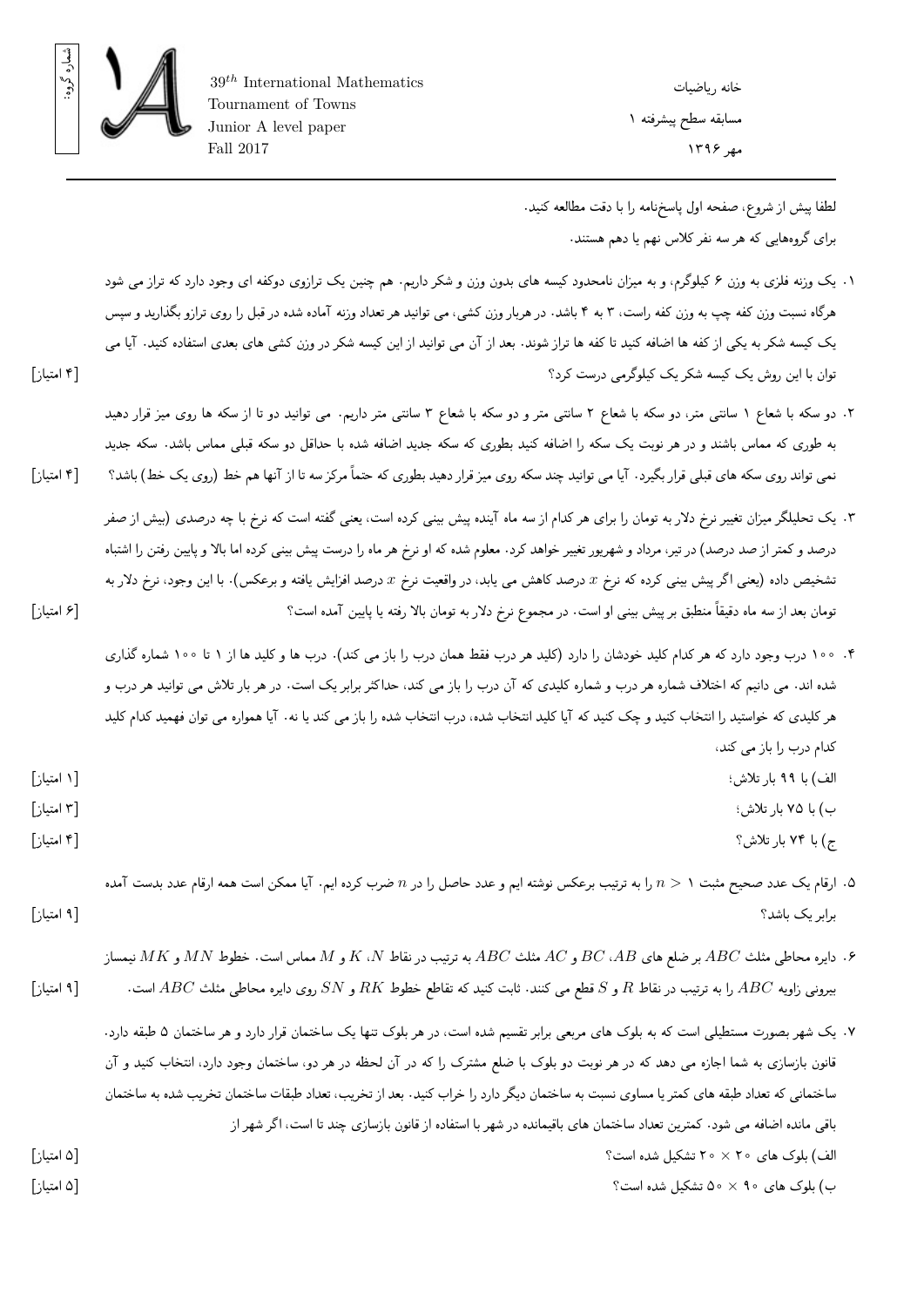

39*th* International Mathematics Tournament of Towns Junior A level paper Fall 2017

خانه ریاضیات مسابقه سطح پیشرفته ١ مهر ١٣٩۶

## Grades  $8 - 9$  (ages  $13 - 15$ )

*(The result is computed from the three problems with the highest scores, the scores for the individual parts of a single problem are summed up.)*

## points problems

4

4

6

9

- 1. You are given one metal weight weighing 6 kg, sugar and weightless bags for it in an unlimited amount. There is also a balance with two pans which are in equilibrium if the ratio of weights on the left and the right pan equals 3 : 4. For one weighing, you can place any already available weights on the balance, and then add a bag of sugar to one of the pans such that the balance will be in equilibrium. You can then use this bag of sugar for further weighings. Is it possible to get a bag with 1 kg of sugar?
	- 2. Given are two coins of radius 1 cm, two coins of radius 2 cm, and two coins of radius 3 cm. You may place two of the coins on a table so that they are tangent, and add other coins, one at a time, so that a newly placed coin is tangent to at least two of previously placed ones. A new coin cannot lie over an old one. Is it possible to place several coins on the table so that the centers of three of them are collinear for sure?

3. An analyst made a prediction for the change in the dollar/euro rate for each of the next three months: by what percentage (greater than 0% and less than 100%) the rate would change in July, in August, and in September. It turned out that for every month, he predicted the right percentage but was mistaken if it will go up or down (i.e., if he predicted that the rate will decrease by *x* %, then the real rate increased by *x* %, and vice versa). Nevertheless, the dollar/euro rate after three months coincided with the prediction. Did the dollar/euro rate go up or down on the whole?

- 4. There are 100 doors, each with its own key (which opens only this door). The doors are numbered 1 through 100, and so are the keys. It is known that the number of every key is either equal to the number of the door which it opens, or differs by 1. For one attempt you can select any door and any key and check whether a chosen key opens a chosen door. Is it always possible to find out which key opens which door:
- 1 a) in 99 attempts;
- 3 b) in 75 attempts;
- 4 c) in 74 attempts?
- 9 5. The decimal digits of a positive integer *n >* 1 are written in reverse order, and the resulting number is multiplied by  $n$ . Is it possible that we get a number with all digits equal to 1?
	- 6. The incircle of the triangle *ABC* touches the sides *AB*, *BC* and *AC* of the triangle *ABC* at points *N*, *K* and *M*, respectively. The lines *MN* and *MK* intersect the external bisector of angle *ABC* at points *R* and *S*, respectively. Prove that the lines *RK* and *SN* intersect on the incircle of the triangle *ABC*.
		- 7. A city is a rectangle divided into equal square blocks with a single building in each block. Each building has 5 floors. The law of renovation allows you to choose two blocks with a common side, which contain buildings at this moment, and demolish that building which has fewer floors (or the same number of floors). After the demolition, the number of floors that were in the demolished building is added to the remaining building. What is the smallest possible number of buildings that can be left in the city by using the law of renovation, if the city consists of
- 5 a)  $20 \times 20$  blocks;<br>5 b)  $50 \times 90$  blocks?
- $50 \times 90$  blocks?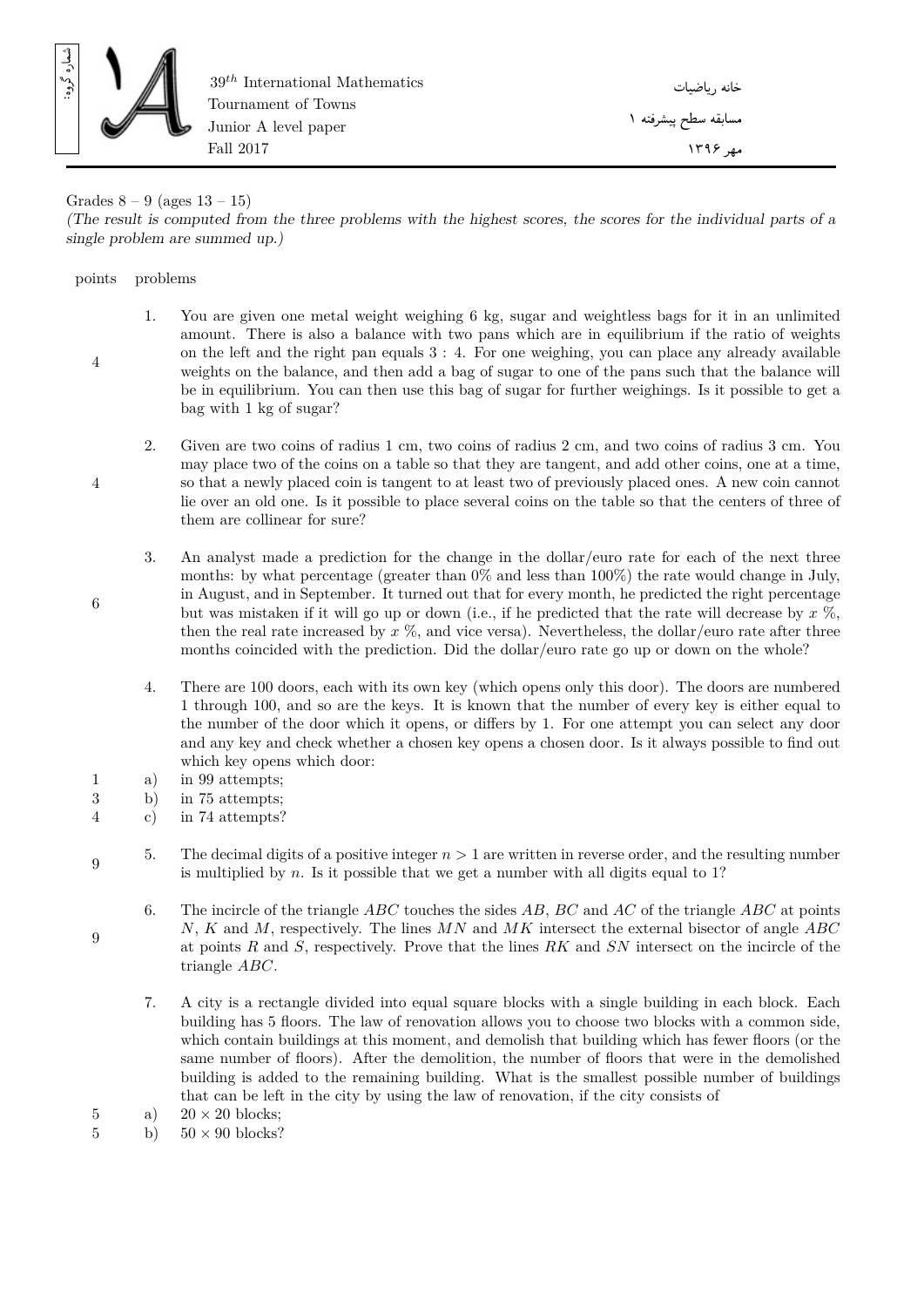

لطفا پيش از شروع، صفحه اول پاسخ نامه را با دقت مطالعه کنيد. برای گروه هایی که حداقل یک نفر کلاس یازدهم یا پیش دانشگاهی است.

- .١ ١٠٠ درب وجود دارد که هر کدام کلید خودشان را دارد (کلید هر درب فقط همان درب را باز می کند). درب ها و کلید ها از ١ تا ١٠٠ شماره گذاری شده اند. می دانیم که اختلاف شماره هر درب و شماره کلیدی که آن درب را باز می کند، حداکثر برابر یک است. در هر بار تلاش می توانید هر درب و هر کلیدی که خواستید را انتخاب کنید و چک کنید که آیا کلید انتخاب شده، درب انتخاب شده را باز می کند یا نه. آیا همواره می توان فهمید کدام کلید کدام درب را باز می کند، الف) با ٩٩ بار تلاش؛ [١ امتیاز] ب) با ٧۵ بار تلاش؛ [٢ امتیاز] ج) با ٧۴ بار تلاش؟ [٣ امتیاز] .٢ شش دایره به شعاع ١ با مرکزهای رئوس یک شش ضلعی منتظم کشیده شده است بطوری که مرکز شش ضلعی (*O* (درون هر ۶ دایره قرار دارد. یک زاویه به اندازه *α* و راس *O*، شش کمان از این شش دایره را قطع می کند. ثابت کنید جمع اندازه این کمان ها برابر *α*۶ است. [۵ امتیاز] .٣ یک تحلیلگر میزان تغییر نرخ دلار به تومان را برای هر کدام از ١٢ ماه آینده پیش بینی کرده است، یعنی گفته است که نرخ با چه درصدی (بیش از صفر درصد و کمتر از صد درصد) در آذر، دی، بهمن و ... تغییر خواهد کرد. معلوم شده که او نرخ هر ماه را درست پیش بینی کرده اما بالا و پایین رفتن را اشتباه تشخیص داده (یعنی اگر پیش بینی کرده که نرخ *x* درصد کاهش می یابد، در واقعیت نرخ *x* درصد افزایش یافته و برعکس). با این وجود، نرخ دلار به تومان بعد از ١٢ ماه دقیقاً منطبق بر پیش بینی او است. در مجموع نرخ دلار به تومان بالا رفته یا پایین آمده است؟ [۶ امتیاز] .۴ نشان دهید برای هر دنباله نامتناهی *. . . ,an , . . .* ١*,a* ٠*,a* از اعداد +١ و ،*−*١ می توان اعداد *n* و *k* را پیدا کرد به طوری که  $|a_{\sigma} \cdot a_1 \cdot \ldots \cdot a_k + a_1 \cdot a_1 \cdot \ldots \cdot a_{k+1} + \ldots + a_n \cdot a_{n+1} \cdot \ldots \cdot a_{n+k}| = \tau \circ \mathcal{W}.$ [٨ امتیاز] .۵ شما باید یک تکه پنیر را مطابق قوانین زیر به تکه هایی تقسیم کنید: ١) برش اول پنیر را به دو تکه تقسیم می کند و هر برش بعدی یکی از تکه های موجود را به دو تکه تقسیم می کند. ٢) بعد از هر برش نسبت وزن هر تکه به وزن هر تکه دیگر باید از عدد داده شده *R* بیشتر باشد. الف) ثابت کنید برای ٠*/*۵ = *R* می توان پنیر را طوری برش زد که فرایند هیچگاه متوقف نشود (یعنی بعد از هر تعداد برش هنوز می توانیم برش زدن را ادامه دهیم). [٣ امتیاز] ب) ثابت کنید اگر ٠*/*۵ *< R* در یک زمان مجبوریم برش زدن را متوقف کنیم. [۴ امتیاز] ج) اگر ٠*/*۶ = *R* بیشترین تعداد ممکن بخش هایی که می توانیم بدست آوریم چندتا است؟ [۴ امتیاز] .۶ یک مثلث *ABC* داده شده است. فرض کنید *I* مرکز دایره محاطی خارجی مماس بر ضلع *AB* باشد و فرض کنید <sup>١</sup>*A* و <sup>١</sup>*B* نقاط تماس اضلاع *BC* و *AC* با دایره های محاطی خارجی متناظرشان باشد. فرض کنید *M* نقطه وسط پاره خط *IC* و *N* نقطه تقاطع پاره خط های <sup>١</sup>*AA* و <sup>١</sup>*BB* باشند. ثابت کنید نقاط *N*، <sup>١</sup>*B*، *A* و *M* روی یک دایره اند. [١٠ امتیاز]
- .٧ یک شهر به شکل یک مربع *n × n* است که به بلوک های ١ *×* ١ تقسیم شده است. خیابان ها از شمال به جنوب و از غرب به شرق کشیده شده اند. یک مرد هر روز با حرکت فقط به سمت شمال یا شرق از گوشه جنوب غربی به گوشه شمال شرقی قدم می زند و سپس با حرکت فقط به سمت جنوب یا غرب بر می گردد. در هر بار رفت و هر بار برگشت، او مسیرش را به گونه ای انتخاب می کند که مجموع طول بخش هایی از این مسیر که قبلا در هر جهت طی کرده است، مینیمم شود. ثابت کنید در *n* روز، او همه طول همه خیابان ها را طی می کند. [١٠ امتیاز]